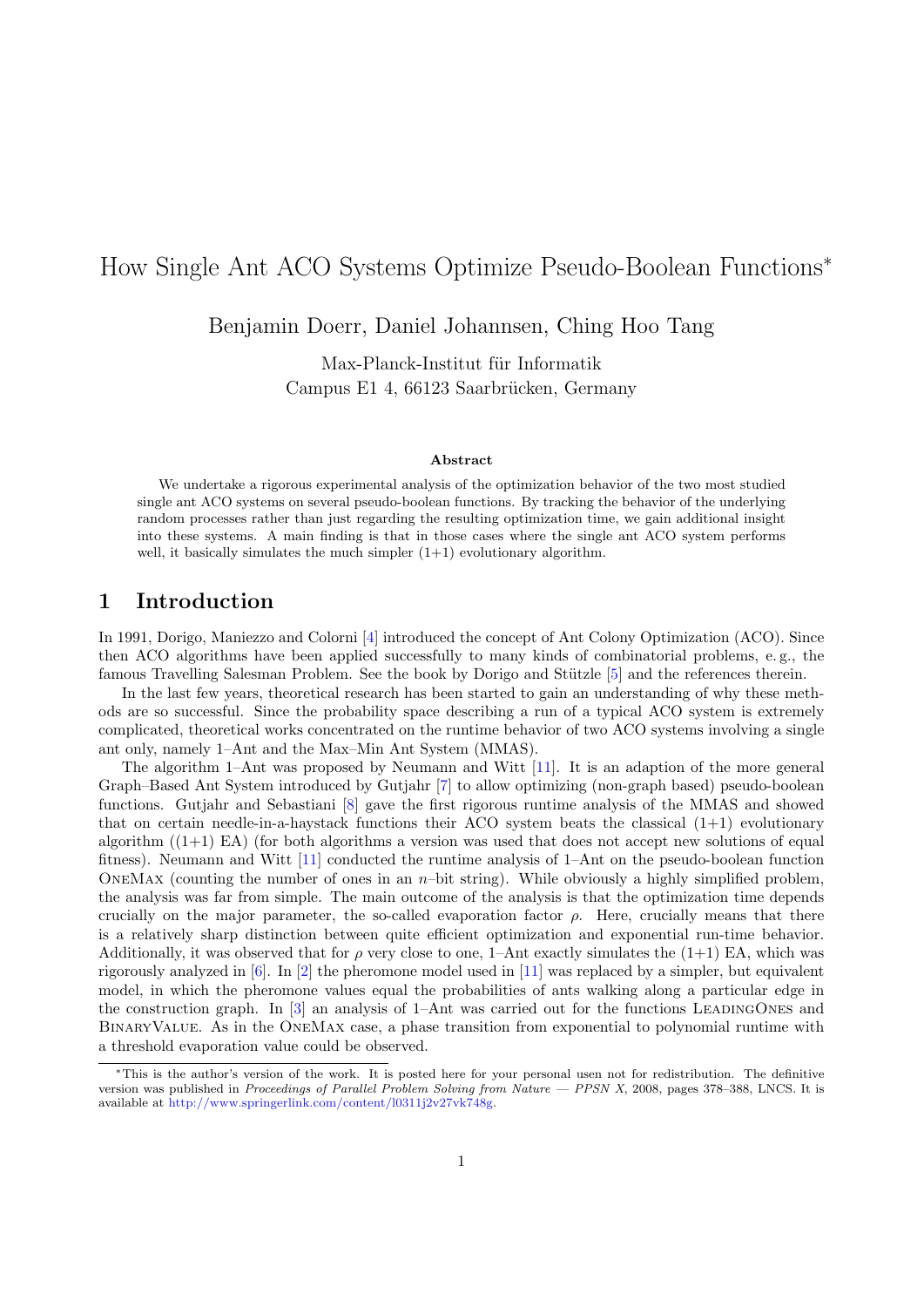

<span id="page-1-0"></span>Figure 1: Bit-strings are represented by ant walks on the simplified chain graph.

The algorithm MMAS by Stützle and Hoos  $[12]$  was studied by Gutjahr and Sebastiani  $[8]$  and Neumann, Sudholt and Witt [\[9\]](#page-8-9). Roughly speaking, these works show that several variants of the MMAS less critically depend on the choice of the parameter  $\rho$  in the sense that there is no sharp phase transition between polynomial and exponential runtime as observed with 1–Ant. More recently, the benefits and shortcomings of hybridizations of the MMAS with local search strategies have been investigated [\[10\]](#page-8-10).

Some of the run-time analyses sketched above could be read as that single ant ACO system are competitive approaches to optimize pseudo-boolean functions. To further study this aspect, we conduct a rigorous experimental analysis of these two single ant ACO systems on several pseudo-boolean fitness functions (OneMax, LeadingOnes, and linear functions with random weights). To gain an understanding how these algorithms work, we track a number of theory–guided indicators (other than the resulting optimization time) during the runs of 1–Ant [\[11\]](#page-8-2) and the MMAS [\[12\]](#page-8-8). For both algorithms we use the pheromone system described in [\[2\]](#page-8-6) which is equivalent to the one used in [\[8\]](#page-8-4), [\[11\]](#page-8-2), and [\[3\]](#page-8-7).

Our main finding is that whenever one of the two ACO systems for a certain choice of  $\rho$  has an at least roughly reasonable run-time, then its optimization behavior is very similar to that of the  $(1+1)$  EA. This shows that the pessimistic assumptions repeatedly used in the proofs of the results mentioned above are real, and in consequence, indicates that the upper bounds on the optimization time proven there probably cannot be improved. Our analysis of the optimization behavior fits well to the fact that we rarely observe that one of the two single ant ACO systems finds the optimum significantly faster than the  $(1+1)$  EA [\[1\]](#page-8-11).

# 2 Single Ant ACO and the  $(1+1)$  EA

Given a fitness function  $f: \{0,1\}^n \to \mathbb{R}$  on the bit-strings of length n, a single ant ACO algorithm successively generates candidate solutions  $S^{(t)} \in \{0,1\}^n$  according to the *pheromone values*  $p^{(t)} \in [0,1]^n$ . We understand this sampling process as a random walk of a single ant on the directed construction graph depicted in Figure [1.](#page-1-0) At each vertex  $v_{i-1}$  the ant chooses one of the two outgoing edges  $e_i$  or  $\overline{e}_i$  with probability equal to the pheromone value  $p_i^{(t)}$  or  $1-p_i^{(t)}$ , respectively. If the ant chooses  $e_i$ , we have  $S_i^{(t)} = 1$  and  $S_i^{(t)} = 0$ otherwise.

 $\text{AntWalk}(p)$ 1 for  $i \in \{1, ..., n\}$  do choose  $S_i \in \{0, 1\}$  with  $Pr(S_i = 1) = p_i$ <br>2 return S return  $S$ 

Initially, all pheromone values are 1/2. Hence, the first ant performs a true random walk. Later, updates to the pheromone values are triggered by certain ant walks. In this case, a certain amount of pheromone evaporates from all edges and then the pheromone values of the edges the ant traverses are reinforced. The amount of both, evaporation and reinforcement, is governed by the algorithm's main parameter, the evaporation factor  $\rho \in [0, 1]$ .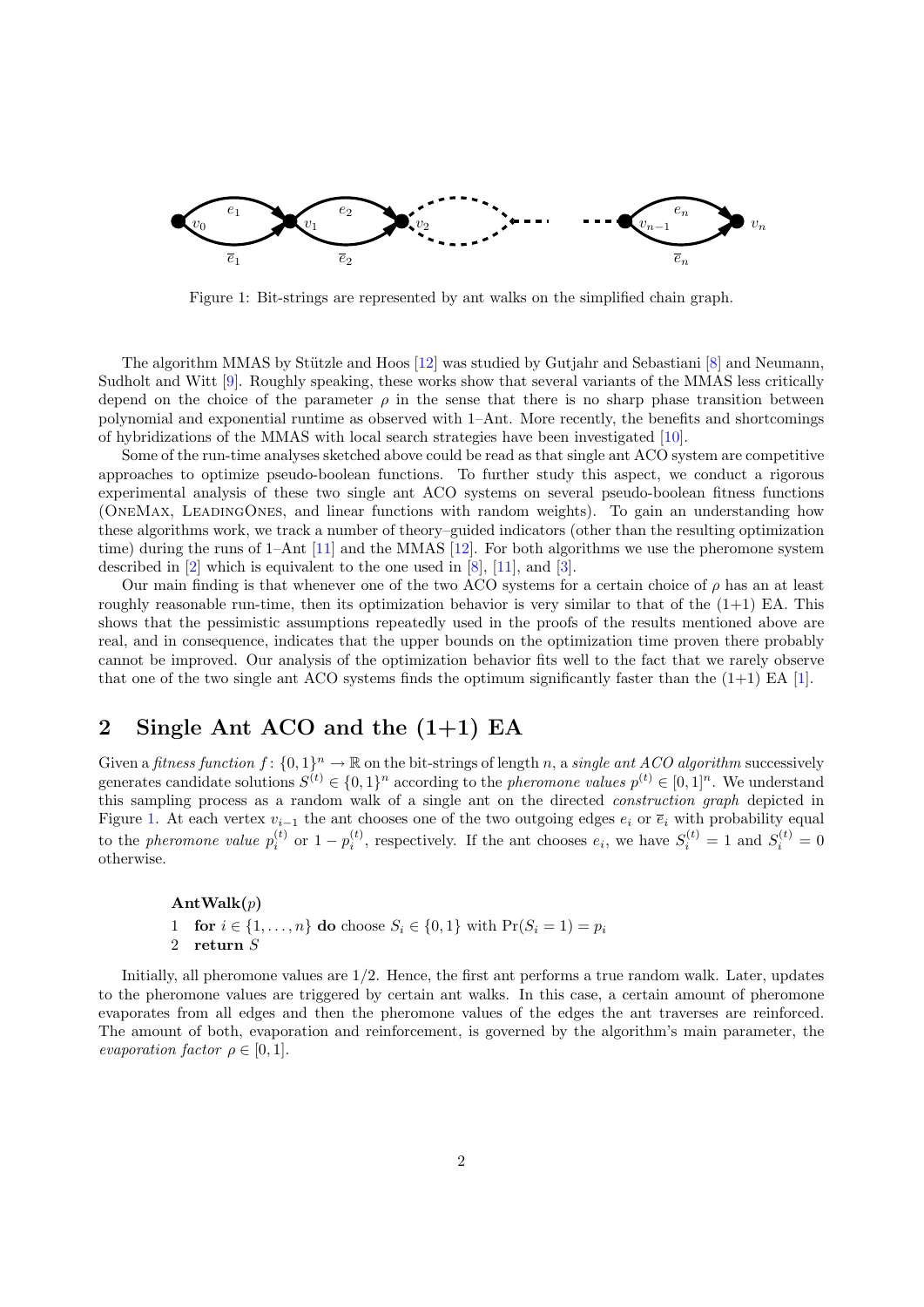Update $(p, S, \rho)$ 1 for  $i \in \{1, ..., n\}$  do 2 if  $S_i = 1$  then  $p'_i := \min\{(1-\rho) \cdot p_i + \rho, 1-\frac{1}{n}\}\)$  else  $p'_i := \max\{(1-\rho) \cdot p_i, \frac{1}{n}\}\$ 3 endfor  $4$  return  $p'$ 

In this theoretical investigation, we run both algorithms for a number of  $t_{\text{max}} \in \mathbb{N}$  generations and then return the best solution found so far. In practice, other stopping criteria might be more appropriate.

|    | 1-Ant $(f, t_{\max}, \rho)$                                   |    | <b>MMAS</b> $(f, t_{\max}, \rho)$                             |
|----|---------------------------------------------------------------|----|---------------------------------------------------------------|
|    | $1 \quad p^{(0)} := (1/2, , 1/2)$                             |    | $1 \quad p^{(0)} := (1/2, , 1/2)$                             |
|    | 2 $S_{\text{max}} := \text{AntWalk}(p^{(0)})$                 |    | 2 $S_{\text{max}} := \text{AntWalk}(p^{(0)})$                 |
|    | 3 $p^{(1)} := \textbf{Update}(p^{(0)}, S_{\text{max}}, \rho)$ |    | 3 $p^{(1)} := \textbf{Update}(p^{(0)}, S_{\text{max}}, \rho)$ |
|    | 4 for t from 1 to $t_{\text{max}}$ do                         |    | 4 for t from 1 to $t_{\text{max}}$ do                         |
|    | 5 $S^{(t)} := \text{AntWalk}(p^{(t)})$                        |    | 5 $S^{(t)} := \text{AntWalk}(p^{(t)})$                        |
|    | 6 if $f(S^{(t)}) \ge f(S_{\text{max}})$ then                  |    | 6 if $f(S^{(t)}) \ge f(S_{\text{max}})$ then                  |
|    | 7 $S_{\text{max}} := S^{(t)}$                                 |    | $S_{\max} := S^{(t)}$                                         |
| 8  | $p^{(t+1)} := \textbf{Update}(p^{(t)}, S_{\text{max}}, \rho)$ | 8  | endif                                                         |
| 9  | endif                                                         | 9  | $p^{(t+1)} := \textbf{Update}(p^{(t)}, S_{\text{max}}, \rho)$ |
| 10 | endfor                                                        | 10 | endfor                                                        |
|    | 11 return $S_{\text{max}}$                                    | 11 | return $S_{\text{max}}$                                       |
|    |                                                               |    |                                                               |

1–Ant and the MMAS both simulate one of two well–known randomized search heuristics if the evaporation factor is zero or one. For  $\rho = 0$ , they simply perform random search, and for  $\rho = 1$ , they precisely simulate the  $(1+1)$  EA with mutation probability  $1/n$ .

# 3 The Experimental Setup

The classical mean to measure the performance of a randomized search heuristic is the optimization time T, which is the number of fitness evaluations needed to find the optimal solution. For efficiency reasons, we introduce an artificial upper bound of  $t_{\text{max}} = 1000000$ , i.e.,  $T = \min\{t \in \mathbb{N} \mid f(S^{(t)})\}$  is optimal or  $t = t_{\text{max}}\}$ .

To analyze the optimization behavior, we monitor a number of theory–guided indicators measuring the algorithm's progress at every single step  $t \in \mathbb{N}$  of the run. In particular, we investigate the fitness of the current solution  $f(S^{(t)})$ , its expectation  $\mu^{(t)} := \mathbb{E}[f(S^{(t)})]$  and variance  $\nu^{(t)} := \text{Var}[f(S^{(t)})]$ , the fitness of the best solutions so far  $f_{\text{max}}^{(t)} := \max_{r \le t} f(S^{(r)})$ , the number  $mm := |\{i \mid p_i^{(t)} \in \{1/n, 1 - 1/n\}\}|$  of pheromone values attaining one of the boundary values  $1/n$  and  $1-1/n$ , and the probability  $P^{(t)} := \Pr(f(S^{(t)}) \ge f_{\max}^{(t)})$ of accepting the current solution.

We also investigate the average values  $\overline{P}$ ,  $\overline{\nu}$ , and  $\overline{mm}$  of  $P^{(t)}$ ,  $\nu^{(t)}$ , and  $mm^{(t)}$  over the interval  $[0.25 T, 0.75 T]$ . This interval was chosen to eliminate possible side-effects at the beginning and the end of a run.

We study the progress behavior of the two ant optimization algorithms 1–Ant and the MMAS on different pseudo-boolean fitness functions  $f: \{0,1\}^n \to \mathbb{R}$ . We regard *random linear functions*  $f(S) = \sum_{i=1}^n w_i S_i$ , where the weights  $w_1, \ldots, w_n$  are chosen independently and uniformly at random in  $(0, 1]$ , and then normalized to add up to n. Clearly, the normalization does not change the behavior of any of the algorithms, but eases comparing the results for different functions. Furthermore, we regard the two classical pseudo-boolean test functions  $\text{ONEMAX}(S) = \sum_{i=1}^{n} S_i$  and LEADINGONES $(S) = \sum_{k=1}^{n} \prod_{i=1}^{k} S_i$ . Clearly,  $S^* = (1, \ldots, 1)$  is the unique maximum of all these functions having fitness  $f(S^*) = n$ . In the experiments, we use a problem size of  $n = 1000$  for ONEMAX and random linear functions, and a problem size of  $n = 200$  for LEADINGONES.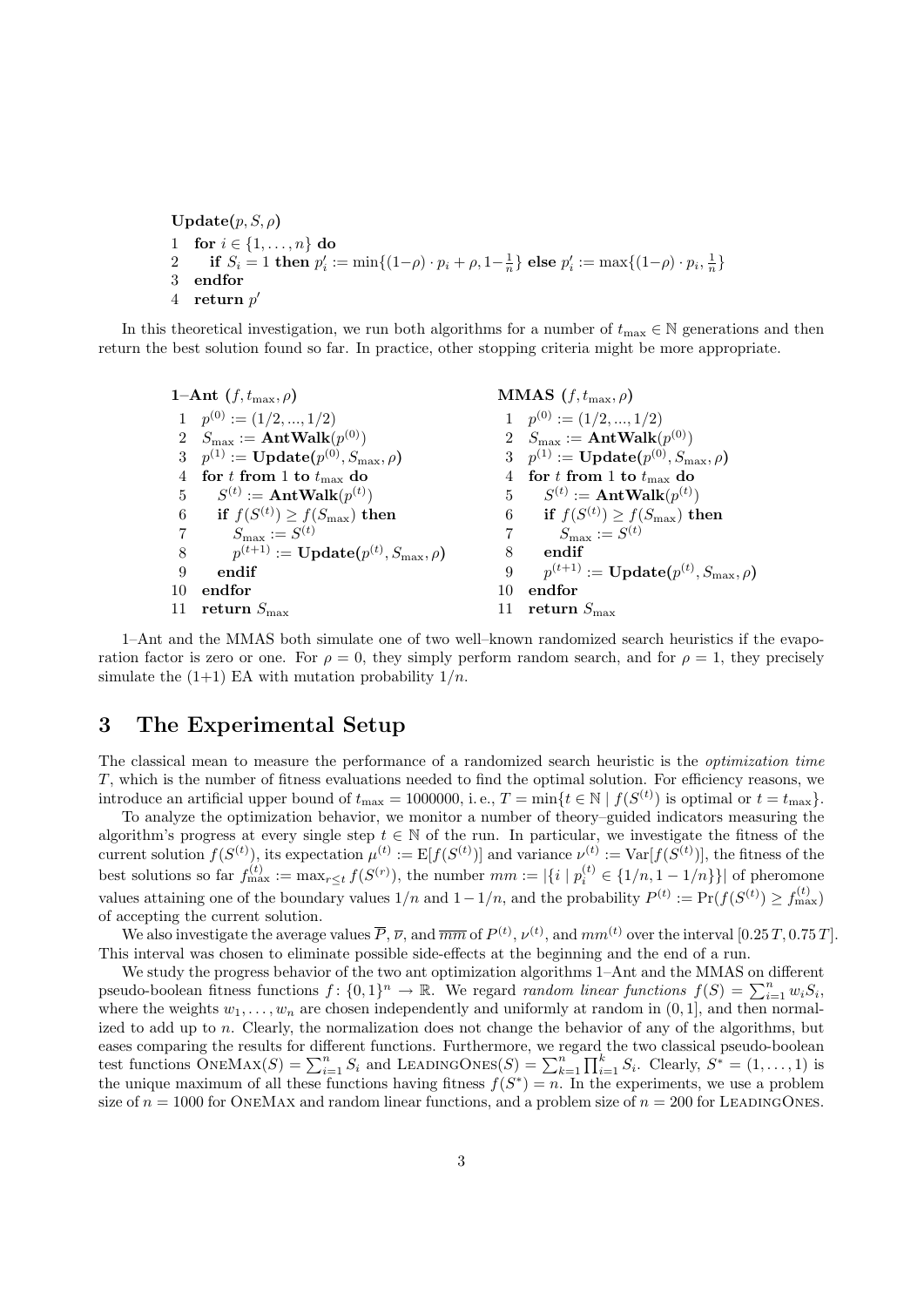Also, note that for LEADINGONES,  $\mu^{(t)}$  and  $\nu^{(t)}$  as defined above are heavily influenced by the fact that with probability around  $1/e$ , one of the leading one–bits (having pheromone value  $1 - 1/n$ ) will be set to zero. Since such a solution will not be accepted anyway, for LEADINGONES we modify the definitions of  $\mu^{(t)}$ and  $\nu^{(t)}$  to be the expectation and variance conditional on that none of these leading bits is zero.

We omit the details on how to actually compute the progress indicators for these test functions. In all but one case, this can be done efficiently in linear time or via dynamic programming in quadratic time. For arbitrary linear function, however,  $P^{(t)}$  cannot be computed efficiently. In consequence, we cannot provide  $P^{(t)}$  and  $\overline{P}$  for random linear functions.

We perform case studies to analyze the time-dependent indicators  $f(S^{(t)})$ ,  $f_{\text{max}}^{(t)}$ ,  $\mu^{(t)}$ ,  $\nu^{(t)}$ ,  $P^{(t)}$ , and  $mm^{(t)}$ . That is, for all algorithms and test functions, we conduct twenty runs each for at least twenty different ρvalues, graphically depict the indicators and single out typical runs for representative values of  $\rho$ . In all cases, we see that the indicators for random linear functions and OneMax behave highly similar. For this reason, in the following two sections we present and discuss plots for OneMax only, since here we also have the indicator  $P^{(t)}$ .

To measure the average indicators  $\overline{\nu}$ ,  $\overline{P}$ , and  $\overline{mm}$ , we performed 20 runs for both algorithms on all fitness functions and several values of  $\rho$ . We then average the average indicators over all runs. Since the success of 1–Ant depends sharply on  $\rho$ , we happen to never average over successful and unsuccessful runs simultaneously. For unsuccessful runs we also record the final values of  $f_{\text{max}}$  and P. For reasons of space, we can only present a tiny fraction of the data collected. Much additional material can be accessed in [\[1\]](#page-8-11).

#### 4 Experimental Results for 1–Ant

In this section, we present our experimental work concerning the single ant ACO system 1–Ant. In [\[11\]](#page-8-2) it was shown that the expected optimization time of 1–Ant on ONEMAX is polynomial if  $\rho = 1 - 1/n^{\epsilon}$  with fixed  $\epsilon > 0$  and in [\[2\]](#page-8-6) that for  $\rho = o(1/\log n)$  it becomes super-polynomial. On the function LEADINGONES the expected optimization time was shown [\[3\]](#page-8-7) to be quadratic for constant  $\rho$ , polynomial for  $\rho = \Omega(1/\log n)$ , and again super-polynomial for  $\rho = o(1/\log n)$ . Note that  $\rho = 2n\tilde{\rho}/(1-\tilde{\rho}+2n\tilde{\rho})$  for the evaporation factor  $\tilde{\rho}$ in [\[8\]](#page-8-4), [\[11\]](#page-8-2) and [\[3\]](#page-8-7).

Since we argue that for efficient runs of 1–Ant the optimization behavior strongly resembles that of



<span id="page-3-0"></span>Figure 2: A typical run of the (1+1) EA on ONEMAX. Since  $\nu^{(t)} = 1 - 1/n$  and  $mm^{(t)} = n$  for all t, these curves coincide with the lower and upper boundaries of the chart. Also,  $f_{\text{max}}^{(t)}$  and  $\mu^{(t)}$  are too close to each other to be distinguished. In the chart we rescale  $p^{(t)}$  from [0, 1] to [0, 1000].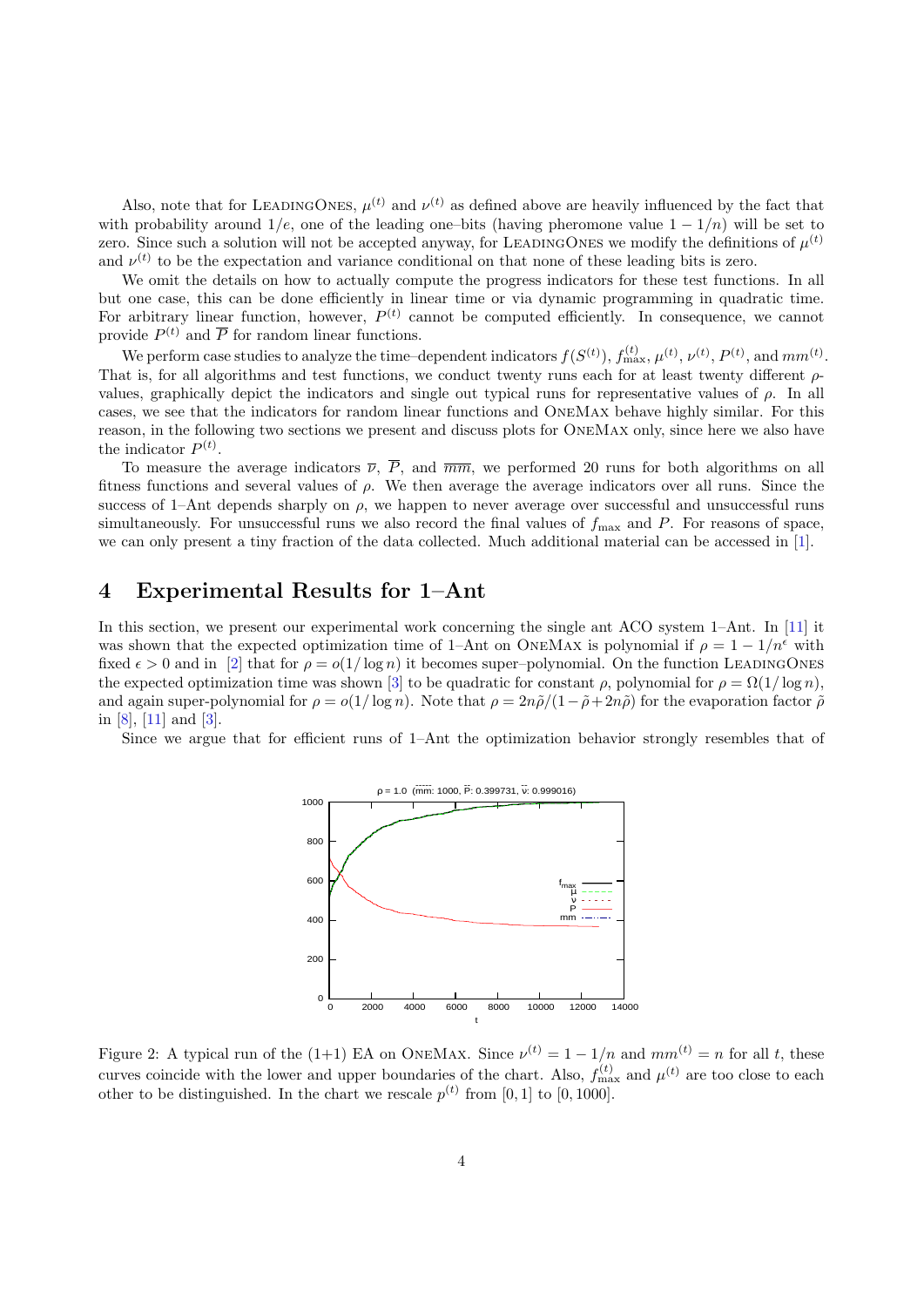the (1+1) EA, let us first present a typical run for the (1+1) EA. Note that 1–Ant for  $\rho = 1$  exactly simulates the  $(1+1)$  EA, so we can reuse our test environment here. Figure [2](#page-3-0) shows such a typical run as a chart of the indicators  $f_{\text{max}}^{(t)}$ ,  $\mu^{(t)}$ ,  $\nu^{(t)}$ ,  $P^{(t)}$ , and  $mm^{(t)}$ . As it is easy to see, the (1+1) EA improves the fitness relatively fast. This is natural, since the probability  $P<sup>(t)</sup>$  of finding an acceptable solution remains very large during the whole run. For the same reason,  $f_{\text{max}}^{(t)}$  and  $\mu^{(t)}$  are that close together.

We now analyze one representative run of the algorithm 1–Ant on ONEMAX for each of the pheromone values  $\rho = 0.4, 0.2, 0.1,$  and 0.05, which give a good overview of the different behaviors of 1–Ant. The plots are depicted in Figure [3.](#page-4-0)

For  $\rho = 0.4$ , we easily identify a behavior highly similar to that of the (1+1) EA. In a very short initial phase of approximately 130 iterations, almost all pheromone values are pushed to their extreme values and the variance drops from its initial value of  $n/4$  to a value close to one. Note that  $f_{\text{max}}$  remains close to  $n/2$  in this initial phase. In consequence, this means that half of the pheromone values attain the maximum value and half the minimum. By symmetry, they are randomly chosen as is the initial solution in the  $(1+1)$  EA. From this point on, the optimization behavior of the 1–Ant closely resembles the one of the  $(1+1)$  EA. This is easily seen from the curves and the average values  $\overline{P}$ ,  $\overline{mm}$  and  $\overline{\nu}$ . In the chart it seems that  $P^{(t)}$  oscillates heavily, but as the average  $\overline{P}$  indicates, these downward dents are only short-term occurrences. They stem mainly from the fact that after an improvement in the fitness, the pheromone values affected take a few iterations until they hit the extreme values again.



<span id="page-4-0"></span>Figure 3: Four typical runs of 1–Ant on ONEMAX for  $\rho = 0.4$  (top left), 0.2 (top right), 0.1 (bottom left), and 0.05 (bottom right).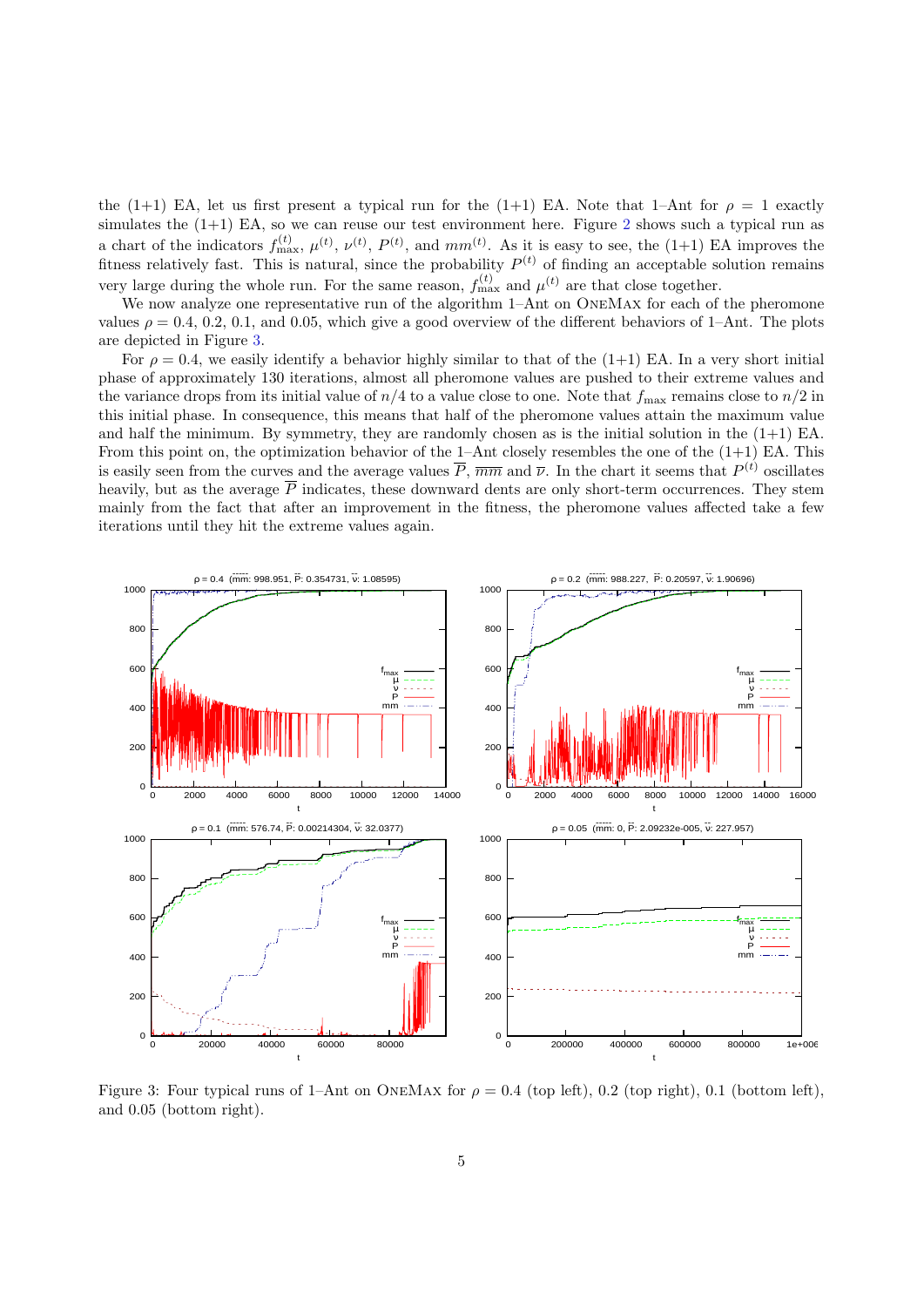The chart for  $\rho = 0.2$  still shows many signs of an  $(1+1)$  EA-like behavior. However, we also see first short phases of stagnation. At  $t = 467$ , a solution of value 663 is found (+11 to the previous best). Due to the slower pheromone update with  $\rho = 0.2$ , this increases the expected value of the next solution only from 642 to 646, and spoils the probability of finding an acceptable solution down to a mere 0.4%. In consequence, it takes the 1–Ant a long 450 iterations to find an as good solution again (at time  $t = 917$ ).

For  $\rho = 0.1$ , the phenomenon just described becomes much more dominant. We now have several long phases in which no solution is accepted. Finally, for  $\rho = 0.05$  this pattern is so strong that no solution is found within one million iterations. With  $\overline{P}$  around  $2 \cdot 10^{-5}$ , it is very hard to find an acceptable solution. Recall that  $P^{(t)} = 2 \cdot 10^{-5}$  means that an expected number of 50.000 iterations are necessary to generate a solution that is accepted.

What we just extracted from the charts in Figure [3](#page-4-0) is also visible from Table [1.](#page-5-0) For both, random linear functions and ONEMAX, we observe the expected behavior. For  $\rho \geq 0.2$ , we have a (1+1) EA-like optimization behavior. All but very few pheromone values are at their extreme values. Those who are not, still are very close to the extreme values, as can be deduced from the variance. For  $\rho \leq 0.1$ , finding acceptable solutions becomes increasingly hard.  $\overline{P}$  values of 10<sup>-3</sup> or less indicate that fewer than every thousandth solution generated is actually accepted.

From  $\rho \leq 0.06$  on ( $\rho \leq 0.08$  for linear functions), as few solutions are accepted that (a) one million runs never sufficed to find the optimum, (b) the variance is close to the maximum value of 250 (approx. 330 for random linear functions), indicating that most pheromone values are close to their initial values. To add a number, averaging over 20 runs with  $\rho = 0.05$  we found that less than 49 (of the one million generated) solutions are accepted.

We see very similar results if we use LEADINGONES as fitness function. For reasons of space, we only present the data in table form (Table [2\)](#page-6-0). Again, we see that for  $\rho \geq 0.2$ , most pheromone values are at their extreme values and the optimization time is not much different from the case  $\rho = 1$ , which again is the (1+1) EA. The phase transition happens for slightly smaller  $\rho$  values. Up to  $\rho = 0.08$ , we see still reasonable optimization times. From then on, however, the optimization time increases again drastically and  $\overline{P}$  falls to ridiculously small values. For  $\rho \leq 0.045$ , no run is successful, and final  $P^{(t)}$  values in the  $10^{-5}$ to 10<sup>-6</sup> range show that some 100.000 iterations are necessary to find an acceptable solution (which not necessarily leads to an increased fitness).

|        |                      |                | <b>ONEMAX</b>        | linear functions |                               |                      |                      |                |                  |                         |
|--------|----------------------|----------------|----------------------|------------------|-------------------------------|----------------------|----------------------|----------------|------------------|-------------------------|
| $\rho$ | T<br>$\overline{mm}$ |                | $\overline{P}$       | $\overline{\nu}$ | $f_{\rm max}^{(t_{\rm max})}$ | $P^{(t_{\max})}$     | T<br>$\overline{mm}$ |                | $\overline{\nu}$ | $f_{\max}^{(t_{\max})}$ |
| 1.0    | 18246                | 1000           | 0.38                 | 0.999            |                               |                      | 17773                | 1000           | 1.332            |                         |
| 0.5    | 10953                | 998.8          | 0.36                 | 1.104            |                               |                      | 16756                | 999.6          | 1.350            |                         |
| 0.1    | 146895               | 352.4          | $1.82 \cdot 10^{-3}$ | 66.038           |                               |                      | 579284               | 414.6          | 52.153           |                         |
| 0.05   | 1000000              | $\Omega$       | $1.82 \cdot 10^{-5}$ | 213.223          | 691                           | $7.68 \cdot 10^{-6}$ | 1000000              | $\overline{0}$ | 298.104          | 673                     |
| 0.01   | 1000000              | $\overline{0}$ | $3.96 \cdot 10^{-6}$ | 248.732          | 582                           | $1.95 \cdot 10^{-6}$ | 1000000              | $\theta$       | 332.857          | 595                     |

<span id="page-5-0"></span>Table 1: Results for 1–Ant optimizing the fitness functions OneMax and random linear functions. All numbers are the averages over 20 runs. For  $\rho = 0.05$  and  $\rho = 0.01$ , where no run is successful, we also list the average optimum and acceptance probability at  $t_{\text{max}} = 1000000$ .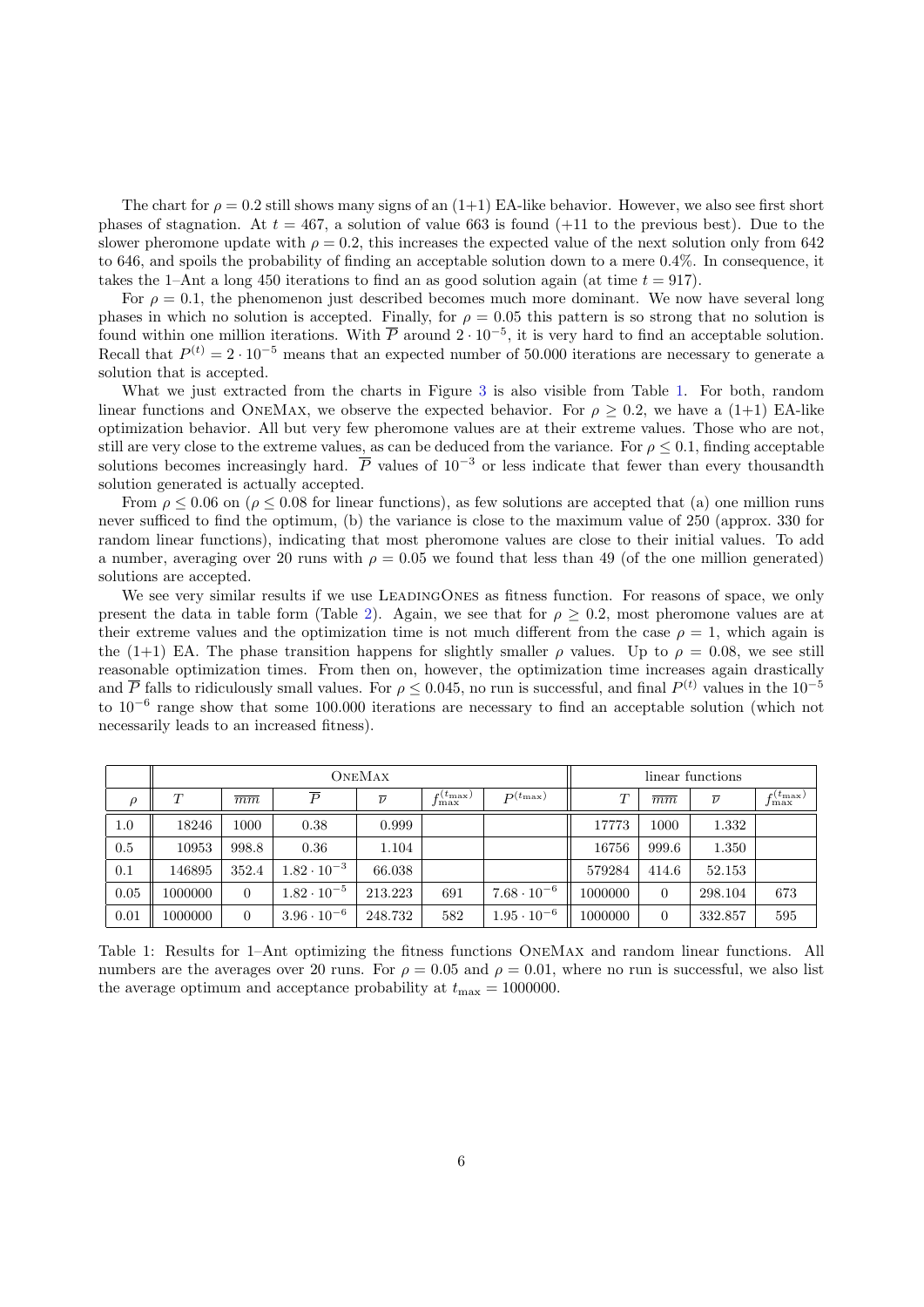| $\rho$ | T       | $\overline{mm}$ | $\boldsymbol{P}$     | $\overline{\nu}$ | $f_{\rm max}^{(T)}$ | $P^{(T)}$            |
|--------|---------|-----------------|----------------------|------------------|---------------------|----------------------|
| 1.0    | 34768   | 200             | 0.55                 | 0.03             |                     |                      |
| 0.5    | 33964   | 197             | 0.54                 | 0.06             |                     |                      |
| 0.1    | 35175   | 177             | 0.47                 | 0.60             |                     |                      |
| 0.01   | 1000000 | $\overline{0}$  | $4.47 \cdot 10^{-6}$ | 3.33             | 23                  | $1.90 \cdot 10^{-6}$ |
| 0.005  | 1000000 | $\overline{0}$  | $3.52 \cdot 10^{-6}$ | 2.49             | 22                  | $1.64 \cdot 10^{-6}$ |
| 0.001  | 1000000 | $\overline{0}$  | $3.20 \cdot 10^{-6}$ | 2.09             | 21                  | $1.09 \cdot 10^{-6}$ |

<span id="page-6-0"></span>Table 2: Indicators for the behavior of 1–Ant optimizing LEADINGONES for different values of  $\rho$ . For  $\rho = 1.0$ , 0.5, and 0.1 all runs find the optimum in at most  $10^6$  steps, for  $\rho = 0.01$ , 0.005, and 0.001 none. We omit  $\rho = 0.05$  to avoid the bias caused by T not reaching 10<sup>6</sup> in all of the runs.

## 5 Experimental Results for the MMAS

We now analyze the optimization behavior observed for the MMAS. In [\[8\]](#page-8-4) and [\[9\]](#page-8-9), expected optimization times of  $O(\rho^{-1} n \log(n))$  and  $O(n^2 + \rho^{-1} n \log n)$  were proven for a variant MMAS on the two pseudo-boolean functions OneMax and LeadingOnes. This indicates that for the MMAS the optimization time does not display such a delicate dependence on  $\rho$  as previously seen for 1–Ant. Our experimental results verify this observation, but again show that the MMAS strongly imitates the optimization behavior of the  $(1+1)$  EA, in particular for the more efficient runs with larger  $\rho$ .

Our experimental results on the optimization behavior of the MMAS for linear functions is summarized in Figure [4](#page-7-0) and Table [3.](#page-6-1) For random linear functions and OneMax, all runs, even those for relatively small  $\rho$  values like 0.005, show an optimization behavior strongly resembling that of the (1+1) EA. The average number  $\overline{mm}$  of pheromone values having one of the two extremal values is above 970. In other words, in average at least 97% of the bits of the newly generated solution are determined in the same way as by the (1+1) EA. The remaining pheromone values are also close to their extreme values, as witnessed by an average variance  $\overline{\nu}$  of less than 3. Not surprisingly, the optimization times are similar to the (1+1) EA-case with a considerable slow-down for small  $\rho$  values.

In Figure [4,](#page-7-0) we depict four typical runs for OneMax. We immediately notice that the four graphs are much more similar than those for 1–Ant in Figure [3,](#page-4-0) even though a wider range of  $\rho$ –values is covered.

For  $\rho = 0.4, 0.25$  and 0.1 we observe an extremely short initial phase during which the pheromone values

|        | <b>ONEMAX</b> |                 |                |                  | linear functions |                 |                  |               | LEADINGONES |                 |                |                  |
|--------|---------------|-----------------|----------------|------------------|------------------|-----------------|------------------|---------------|-------------|-----------------|----------------|------------------|
| $\rho$ | $\tau$        | $\overline{mm}$ | $\overline{P}$ | $\overline{\nu}$ | T                | $\overline{mm}$ | $\overline{\nu}$ | $\mathcal{D}$ | T           | $\overline{mm}$ | $\overline{P}$ | $\overline{\nu}$ |
| 1.0    | 16151         | 1000            | 0.38           | 0.999            | 18399            | 1000            | 1.336            | 1.0           | 34749       | 200             | 0.54           | 0.03             |
| 0.5    | 13325         | 999.7           | 0.38           | 1.021            | 17175            | 999.9           | 1.324            | 0.5           | 33481       | 198             | 0.56           | 0.05             |
| 0.1    | 11972         | 997.1           | 0.33           | 1.184            | 17454            | 998.9           | 1.356            | 0.1           | 32759       | 188             | 0.54           | 0.11             |
| 0.05   | 14054         | 994.2           | 0.28           | 1.344            | 19447            | 997.1           | 1.428            | 0.05          | 32714       | 181             | 0.52           | 0.23             |
| 0.01   | 22504         | 980.0           | 0.12           | 2.159            | 30966            | 987.9           | 1.813            | 0.01          | 32003       | 159             | 0.41           | 1.28             |
| 0.005  | 30398         | 971.2           | 0.07           | 2.667            | 44426            | 983.6           | 1.957            | 0.005         | 35719       | 152             | 0.34           | 2.31             |
| 0.001  | 75076         | 952.5           | 0.02           | 3.757            | 107027           | 970.2           | 2.509            | 0.001         | 66000       | 138             | 0.15           | 12.07            |

<span id="page-6-1"></span>Table 3: Indicators for the behavior of MMAS optimizing ONEMAX and random linear functions  $(n = 1000)$ , as well as LEADINGONES  $(n = 200)$  for different  $\rho$  values.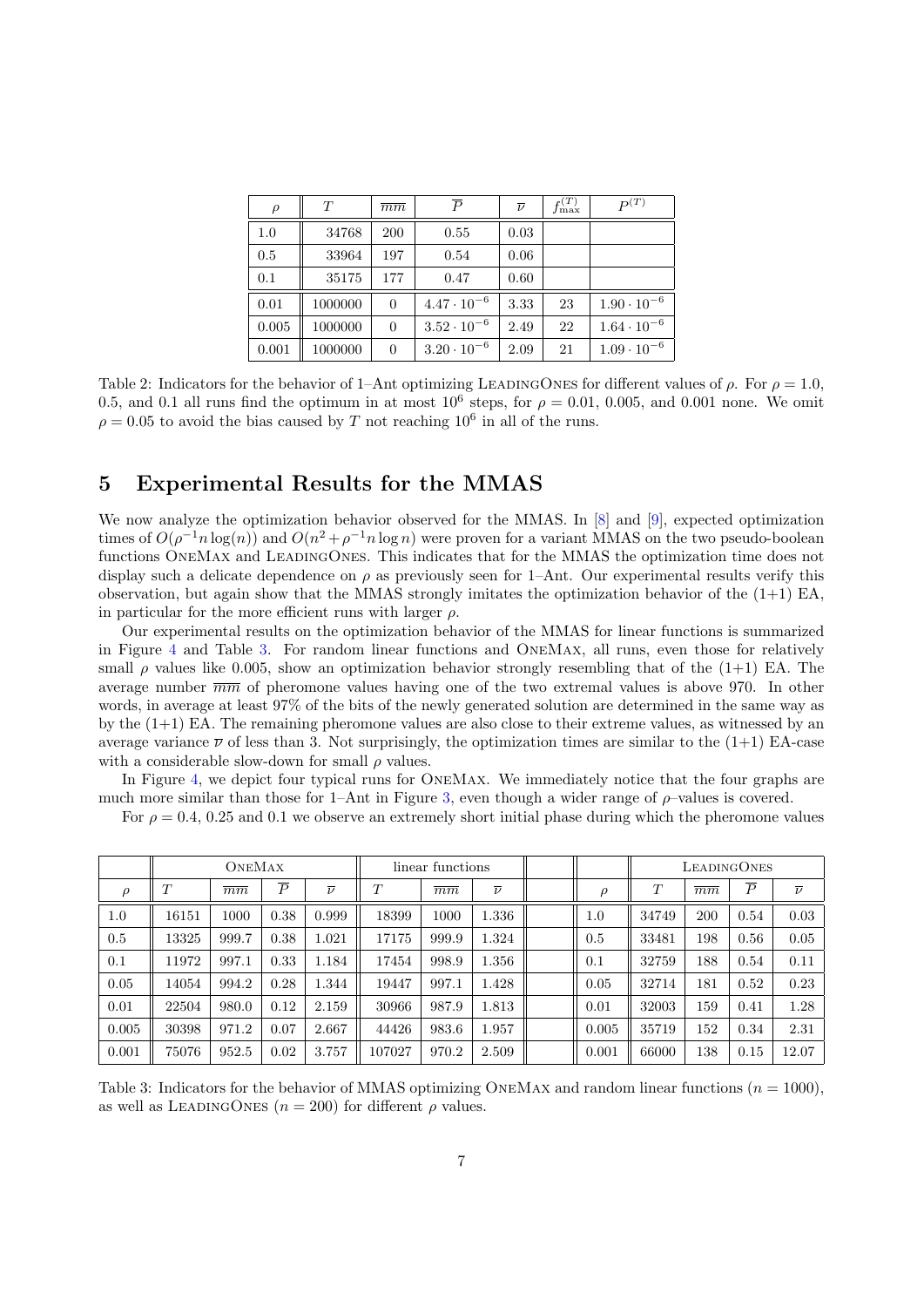rush towards their extreme values. After 14, 37, and 114 steps, respectively, 95% of the pheromone values are  $1/n$  or  $1-1/n$ . After this initial phase, in which  $f_{\text{max}}^{(t)}$  does not exceed 527 (559, 562, respectively), all indicators are similar to what we see for the (1+1) EA. This is obvious for  $mm^{(t)}$ , which is close to  $n = 1000$ all the time, and  $\nu$ , which is too small to be distinguished from the t–axis.  $P^{(t)}$  differs from the (1+1) EA setting for several short periods of time. Whenever a newly generated solution different from the previous best is accepted, it takes a while for the pheromone values to move towards the extreme values. This results in the short downward dents visible in the plots. During these times,  $P^{(t)}$  is smaller than in the (1+1) EA setting, but these dents end quickly and the MMAS returns to the  $(1+1)$  EA-like behavior.

The chart for  $\rho = 0.01$  differs from the other three in the respect that only after  $t = 2141$  iterations 95% of the pheromone values reach the extreme values. Also,  $P^{(t)}$  stays below  $1/e$  most of the time. Still, the value of  $\overline{mm} \approx 982$  combined with a variance of  $\overline{\nu} \approx 2$  indicate that during the central part of the run most pheromone values are either at their extreme values or at least very close to them.

Further experiments for smaller values of  $\rho$  show that the effects observed for  $\rho = 0.01$  amplify. The variance  $\bar{\nu}$  stays almost constant ( $\bar{\nu} \approx 3.8$  for  $\rho = 0.001$ ) indicating that most values of  $p^{(t)}$  are close to the extreme values. The behavior of the MMAS remains highly  $(1+1)$  EA–like, only the performance drops due to the additional time needed for the pheromone values to reach the extreme values again after an update.

For reasons of space, we are not able to discuss typical runs for the test function LEADINGONES. However, the data displayed in Table [3](#page-6-1) suffices to see that the optimization behavior of the MMAS for LEADINGONES



<span id="page-7-0"></span>Figure 4: Four typical runs of the MMAS on ONEMAX for  $\rho = 0.4$  (top left), 0.25 (top right), 0.1 (bottom left), and 0.01 (bottom right).